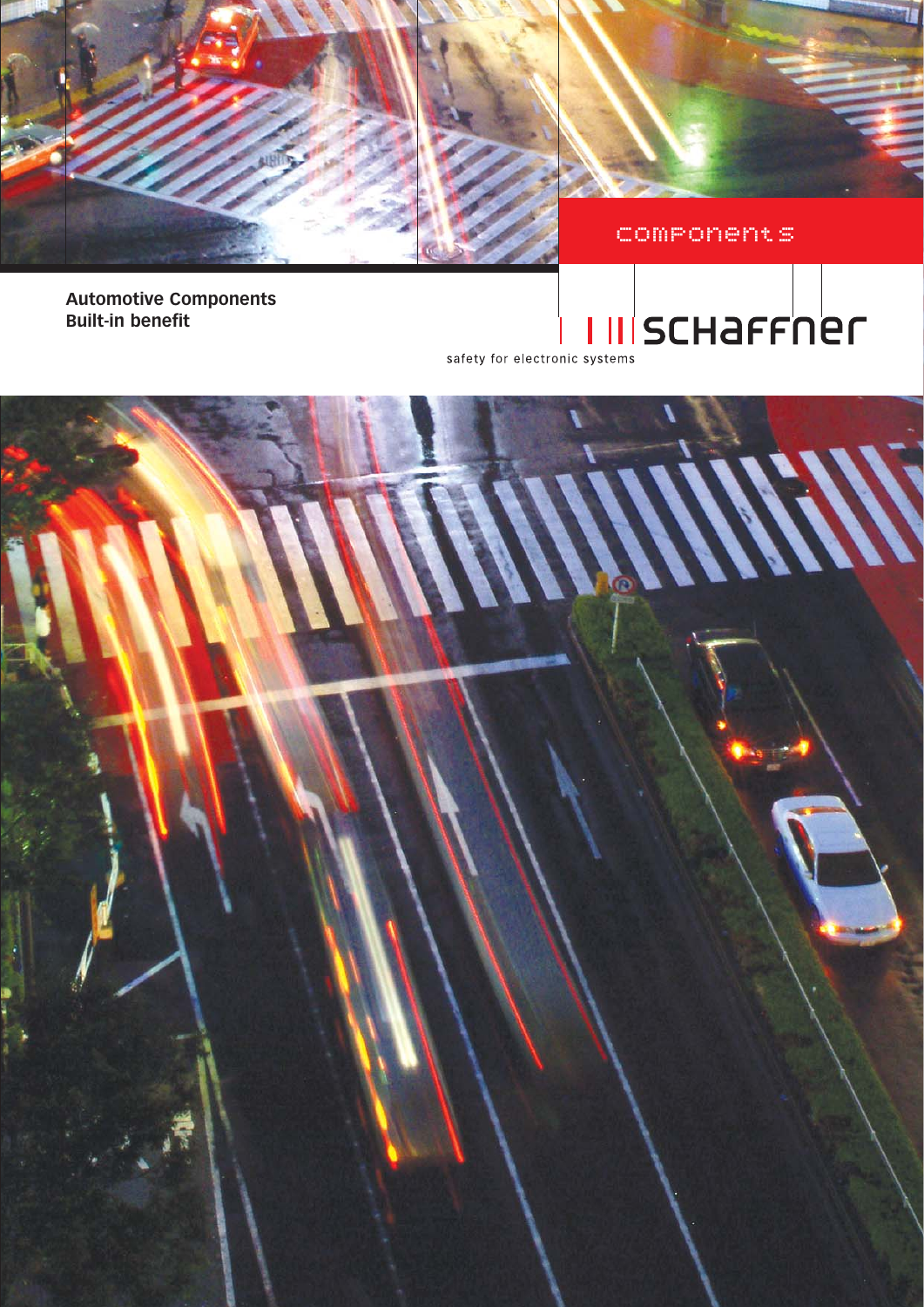

#### Schaffner Group

**Schaffner – quoted on the Swiss stock exchange since 1998 – is the internationally leading group of companies for electromagnetic compatibility (EMC). In our Components and Test Systems Divisions we develop, produce and market standard and customer-specific elements, modules, test systems and test installations. Our key markets include automotive, industrial and consumer electronics, telecommunications and the public sector. On the basis of our own world-wide engineering and distribution organization and a broad partner network we are globally present and always close to our customers.**

| <b>AULUITIULIVE CUITIDUTEITIS</b> | <b>AULUITIULIVE TEST SYSTEMS</b> |
|-----------------------------------|----------------------------------|
| - Tire pressure sensors           | <b>EMC Conducted &amp; ESD</b>   |
| - Proximity sensors               | <b>EMC Radio Frequency</b>       |
| - Low frequency antennas          | <b>EMC CalShop</b>               |
| - Immobilizers                    | Cable & ElectroEmulation         |
| - EMC Filters                     | <b>Power Electronics</b>         |
| - RFI Suppression Chokes          | <b>RF Software Support</b>       |
| - Filtered Power Connectors       |                                  |
| <b>EMC Filters</b>                |                                  |
| <b>PLC Decoupling Filters</b>     |                                  |
| <b>Feedthrough Components</b>     |                                  |
| <b>Power Quality</b>              |                                  |
| <b>Pulse Transformers</b>         |                                  |
| <b>Customized Solutions</b>       |                                  |

#### **Schaffner Components Schaffner Test Systems**

| <b>Automotive Components</b> | <b>Automotive Test Systems</b> |
|------------------------------|--------------------------------|
| - Tire pressure sensors      | <b>EMC Conducted &amp; ESD</b> |
| - Proximity sensors          | <b>EMC Radio Frequency</b>     |
| - Low frequency antennas     | <b>EMC CalShop</b>             |
| - Immobilizers               | Cable & ElectroEmulation       |
| $-$ EMC Filters              | <b>Power Electronics</b>       |
| - RFI Suppression Chokes     | <b>RF Software Support</b>     |
|                              |                                |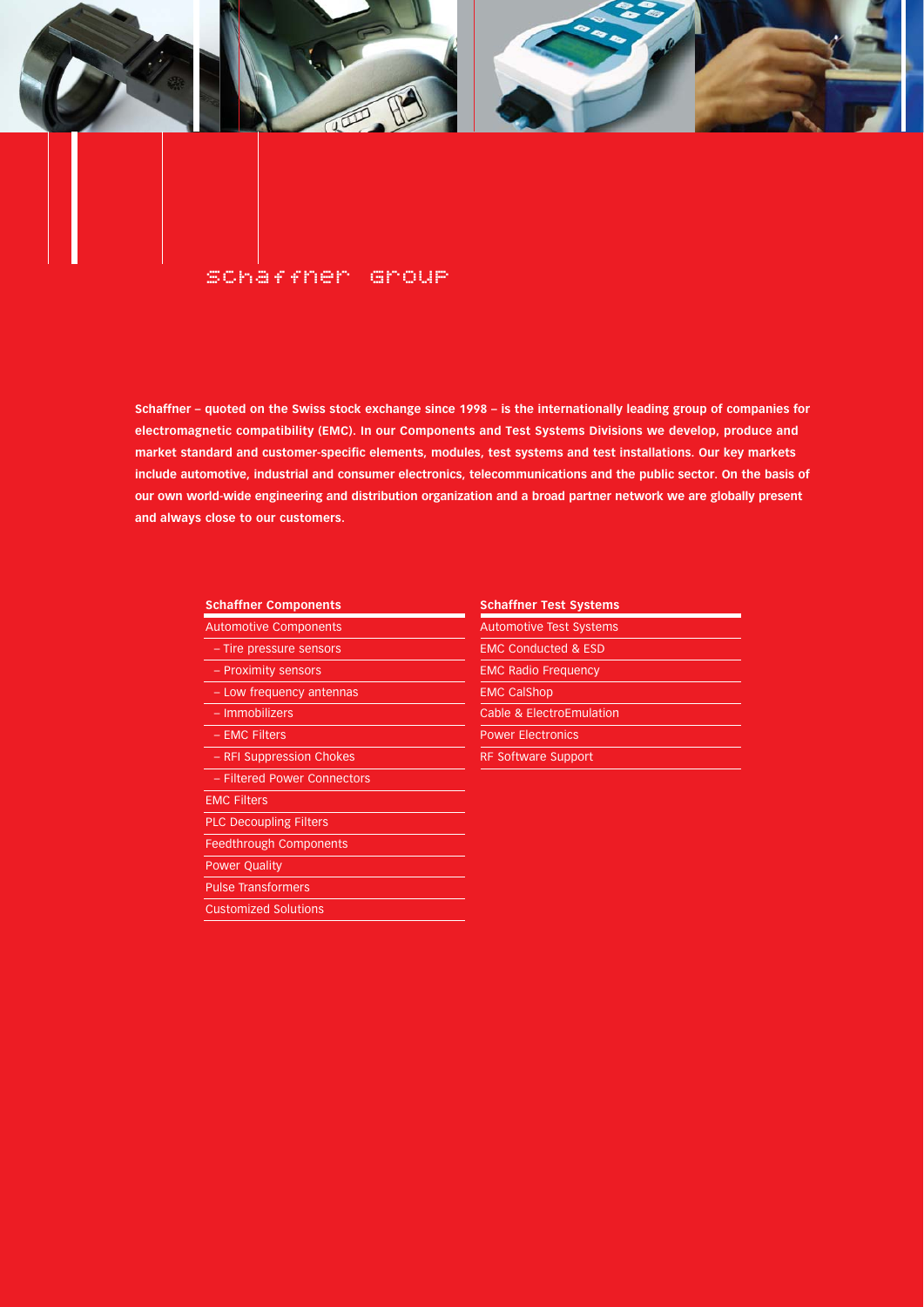

#### Exclusive Know-how

**Schaffner Automotive means built-in benefit. That is the reason that automobile manufacturers and parts suppliers the world over trust our products. We develop and produce high-tech electrical and electronic components for the widest range of applications in the automotive field.**

> Our approach is based on the following six success factors. These are optimally combined for each project so that you receive products that you can simply install and forget.



**Innovative flair, fast prototyping, engineering and tailor-made production facilities result in products that fit the bill perfectly.**

> Our engineers have access to a huge store of know-how plus the experience of the whole Schaffner group and are hence able to put unique technological resources at your disposal. With the support of Schaffner Test Systems, whose test equipment already has an exceptional reputation in the automotive field, we develop components to make your systems safe and successful. Furthermore we work as closely with you as possible so that the jointly defined products always fulfil your expectations of them: built-in benefit.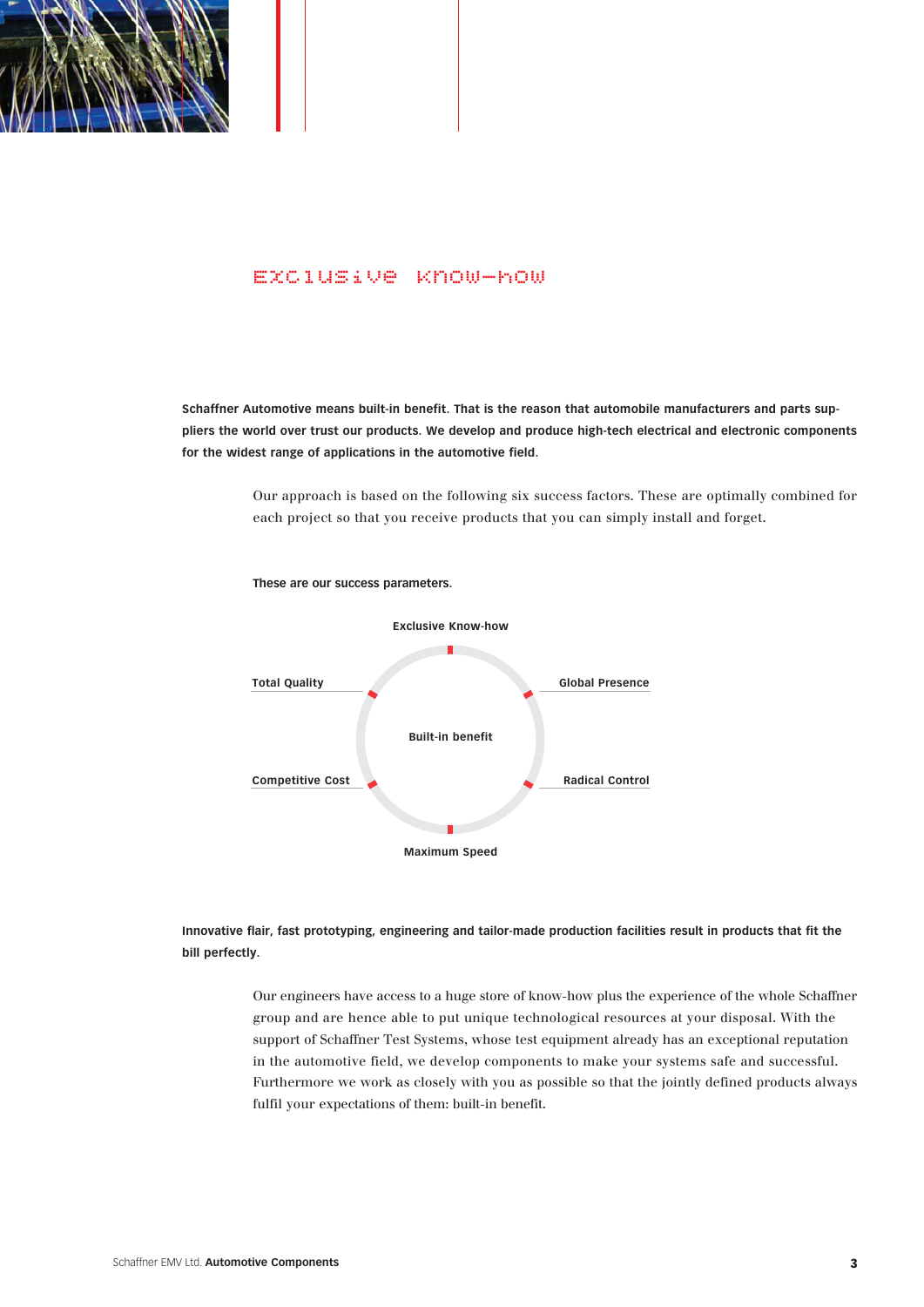### **Global Presence**

### **Close at hand worldwide.**

**Globalization within the automotive industry suits us ideally. Schaffner teams have always worked wherever a task can be most efficiently resolved – at your place, at our place or together with a third party.** 

In this way you benefit from our experience in international and intercultural collaborative efforts. Our employees originate from various countries, build bridges between cultures and take local, special considerations into account. Hence our work is also divided into only three main processes that can be quickly transferred to other regions.



Currently the center for product development and product care is located in Europe while mass production is carried out in Thailand and China. Schaffner has been manufacturing in Asia since 1989 and understands the local conditions extremely well. Thanks to our worldwide experience we can always produce wherever the conditions are most suitable.



**Immobilization** Components to prevent car theft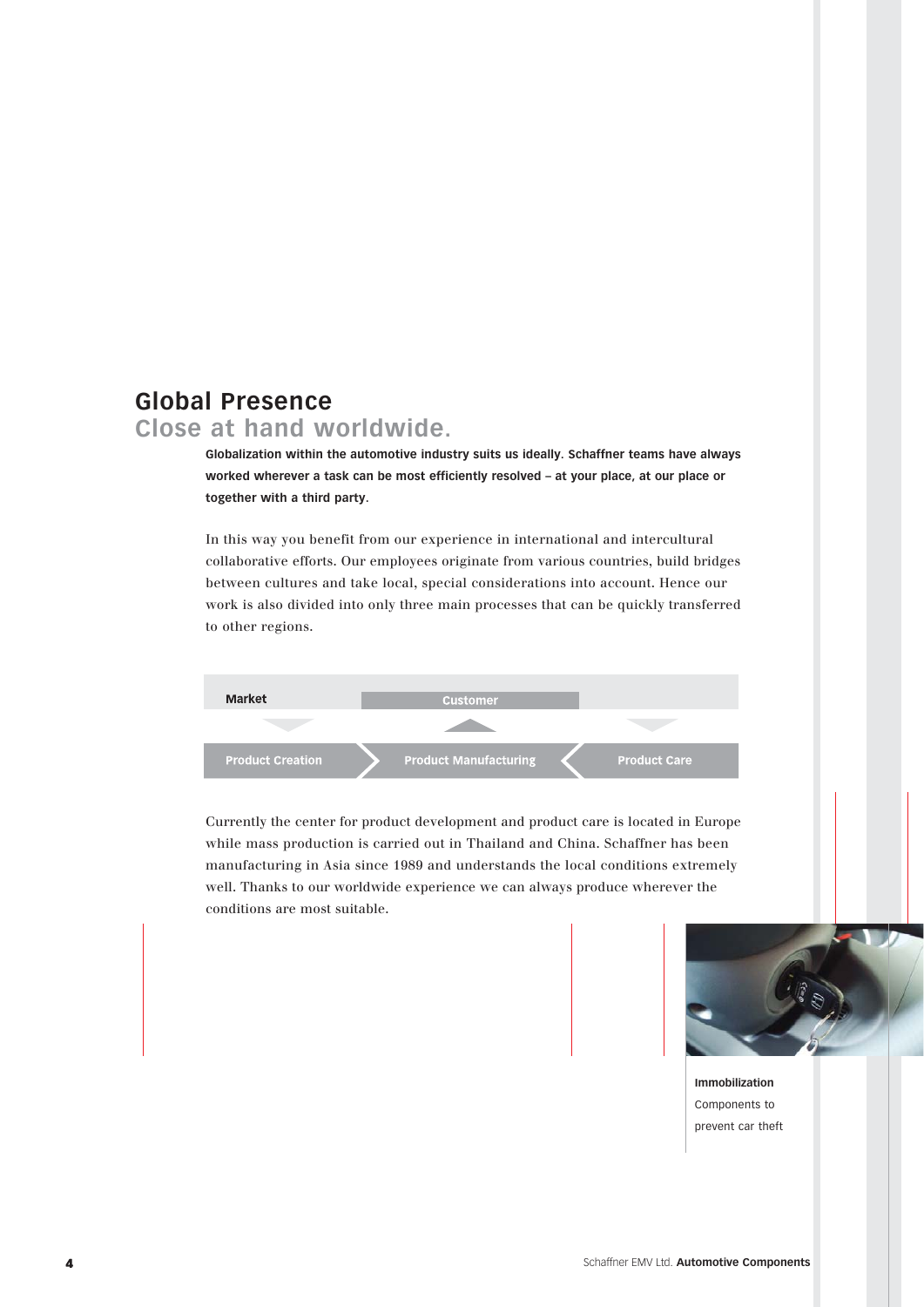



**Passenger protection** Components for restraint systems

and for passenger monitoring during a journey



**Tire pressure monitoring** Transmitting and receiving elements in tires and chassis



**Keyless locking system** Antennas and sensors for highly user-friendly keyless access systems

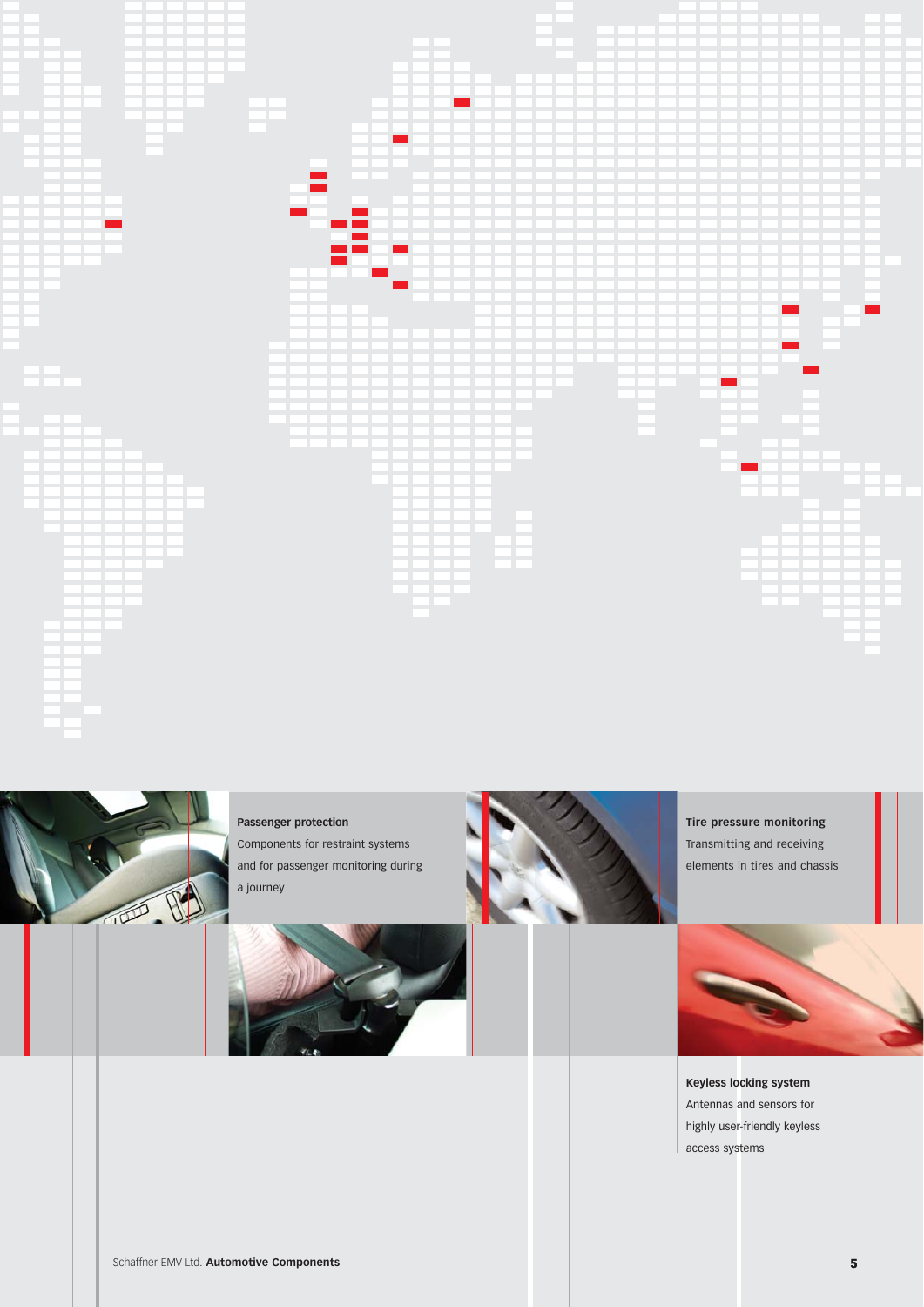## **Total Quality**

### **Zero failures.**

**We supply you with components that you can install and forget: Products that simply keep on working throughout the life of the vehicle as the end-user expects, without being noticed.**

The basis for this is to be found in our Total Quality Management System. We work in compliance with ISO/TS 16949:2002 (certified since 2003). All of our products are ELV-compliant. The relevant components are listed on the IMDS database. Our test laboratories are ISO 17025 certified. Because of our worldwide activities, all our product, project and production documentation is IT-based throughout. You can access the current production data concerning your components in real-time.

Not only during the development stage, but also consequently in production, our zero failure strategy is strictly applied to both our own processes as well as to those of our suppliers. We do everything possible to ensure that at any moment, anywhere and in every case the correct procedure is being applied. Hence you always receive products that you can pass on with a clear conscience to others.

### **Radical Control Everything in hand.**

**We are never satisfied with the status quo. To achieve total quality we implement rigorous checks. These range from high-tech automatic test installations right through to on-line monitoring of the whole production process.** 

Every component, product and process is tested, checked and monitored as long as it is in our care. We achieve this by using every modern control technique right through to on-line supervision of the entire manufacturing procedure. The manufacture of our products is fully documented throughout. Where relevant, the work is multimedia-monitored for documentation purposes and for the optimization of the operatives' work. No matter what you receive from us, it is always tested, always quality.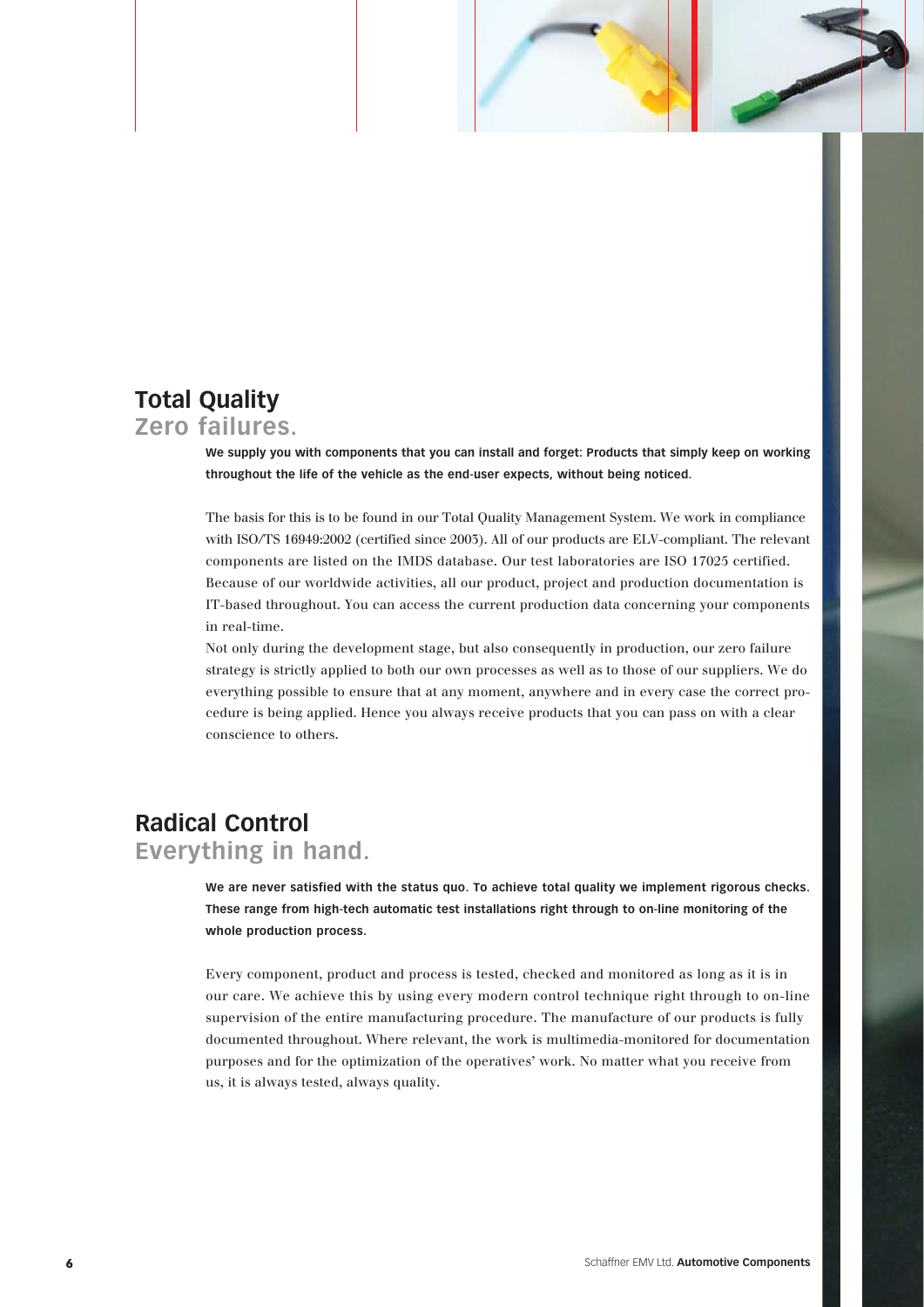**For production monitoring purposes we use the latest, fully integrated techniques throughout.**

C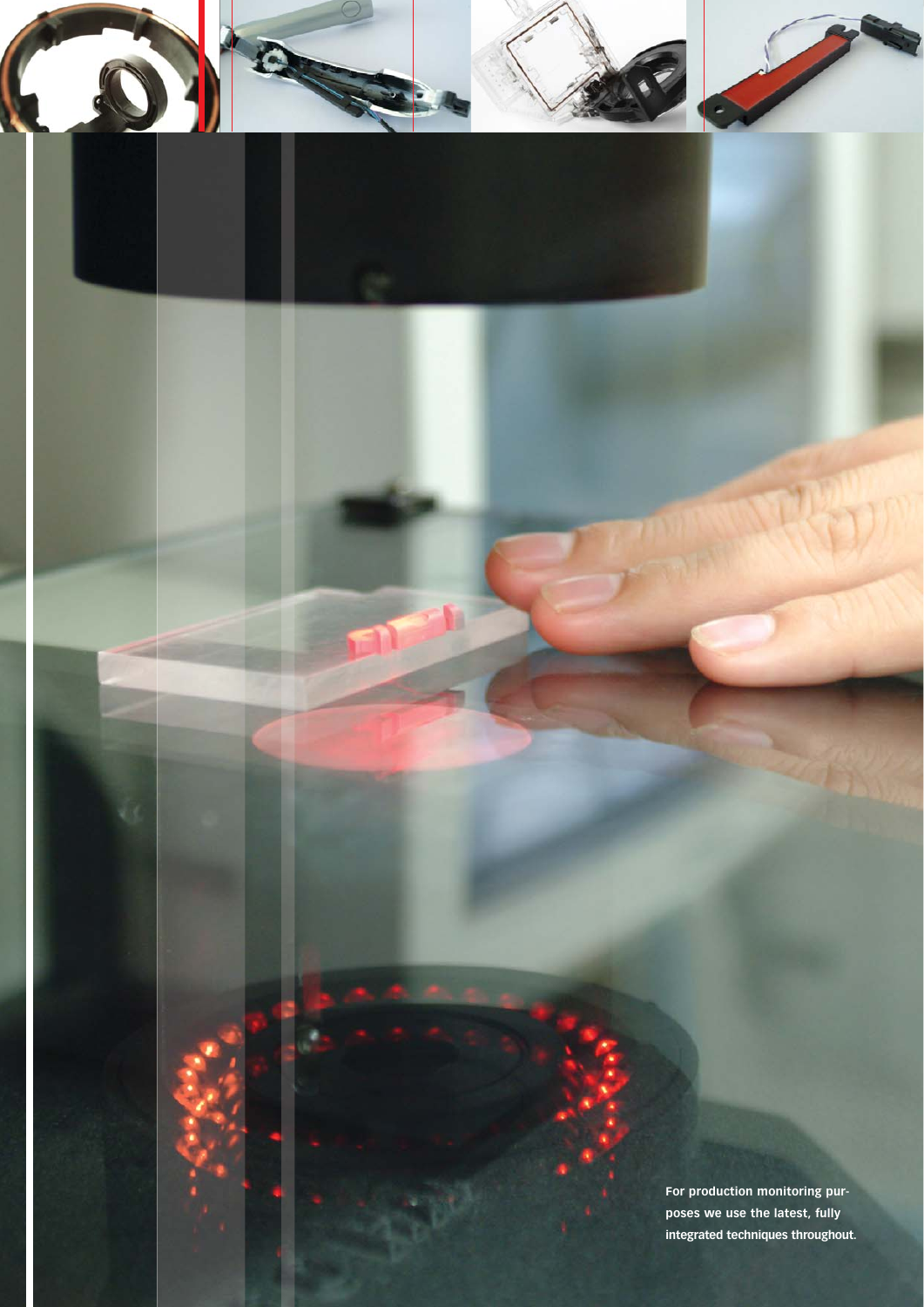### **Maximum Speed**

### **Quicker to market.**

**Our globally active development teams, the know-how provided by the Schaffner Group and the infrastructure for fast prototyping enables us to offer you extremely short development times.**

Quality, speed and flexibility are among the basic strengths of our undertaking. Since a large part of our products are produced in-house, we can very rapidly incorporate alterations, product modifications or improvements even at the production stage. Our manufacturing methods and installations are arranged so flexibly that production capacities can be adapted to meet new requirements in next to no time. All these factors together enable us to help you shorten your time to market.

### **Competitive Cost Greater competitiveness.**

**We look with particular care for optimized product design and lean production. Lean thinking characterizes our products, production methods and the production location.**

Because we can bring the right people together in the right place and in the right combination, we can achieve our aims more efficiently. That is the first reason why, with new projects, you can expect lower initial costs and shorter start-up times. The second reason results from the fact that a large part of our products are produced in-house and hence adaptations to changing requirements can be rapidly introduced. We only automate where it makes sense to do so. We lower costs through our global presence and location-optimized production. All this offers you greater market opportunities.

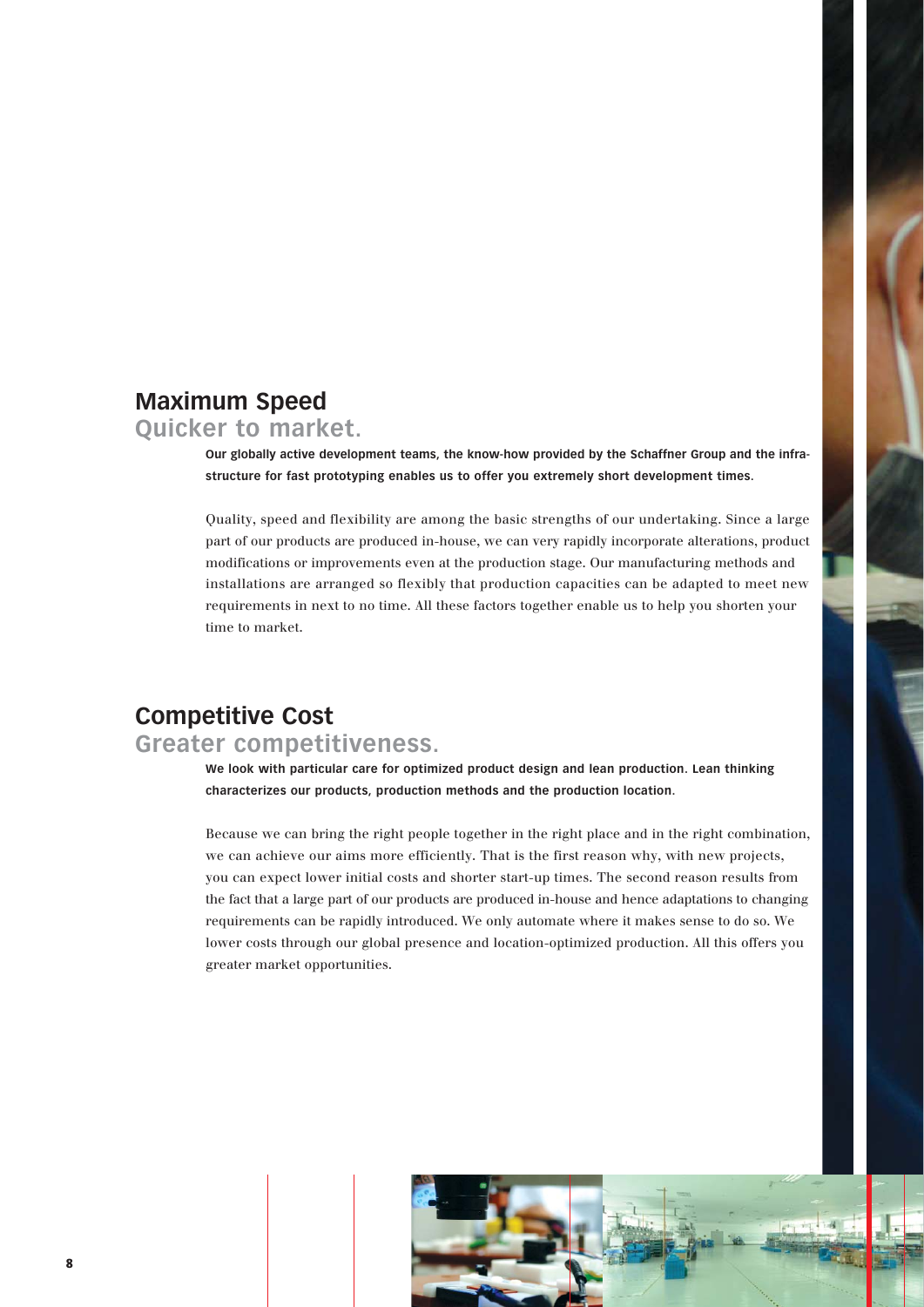**Thanks to a high degree of inhouse production and well-trained employees we can react to changing market needs rapidly.**

I ..

123.1

 $\circledast$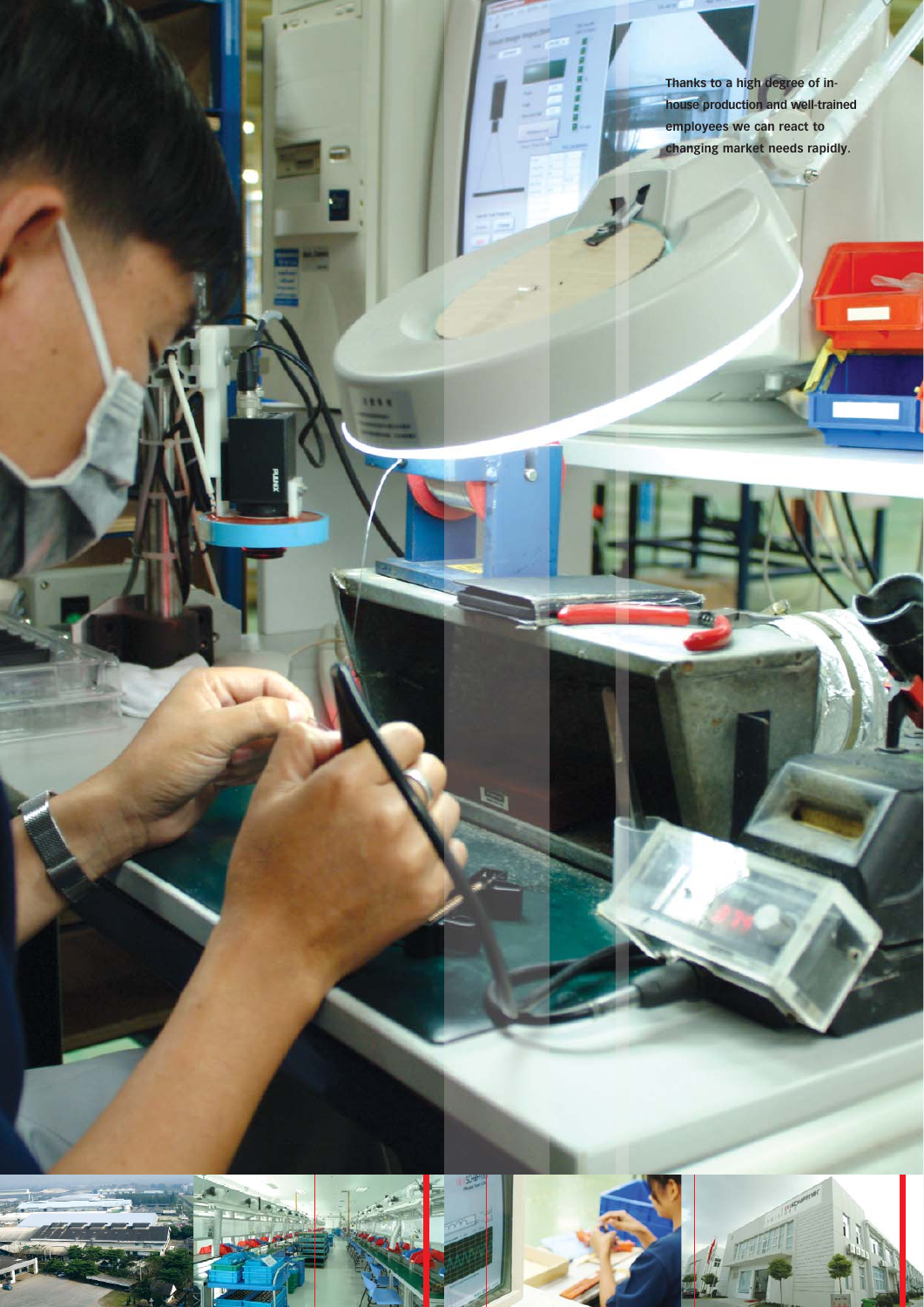### Built-in benefit

**As a high-tech company for the development and production of electronic components, we work closely together with the most demanding suppliers to the automotive industry. We therefore invite you, too, to join us in seeking out the full development potential within the automobile construction industry. It gives us the greatest pleasure to introduce new ideas to discover products that will help us all.**

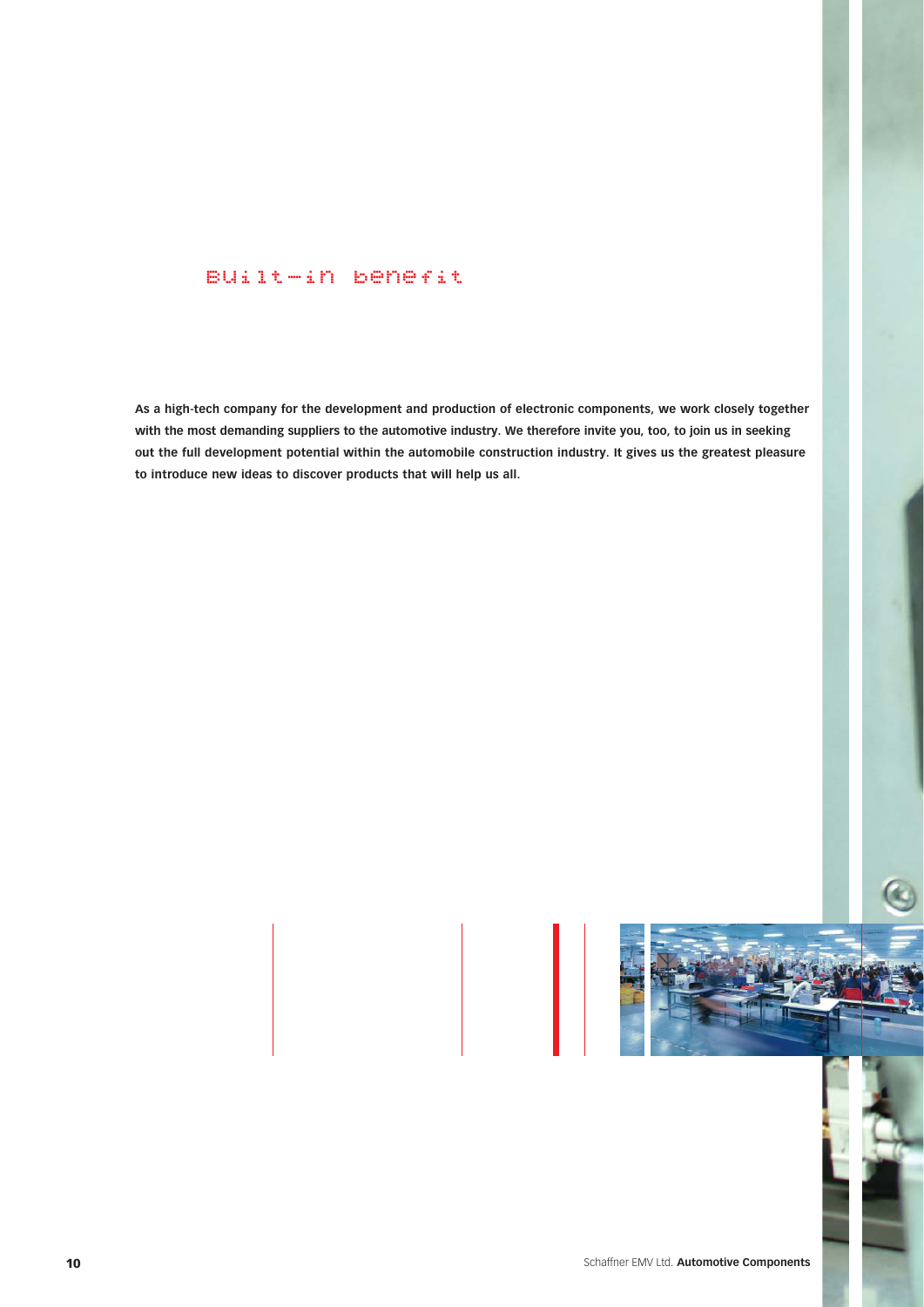

 $\Theta$ 

**Automation is utilized wherever it makes sense. All production processes are IT-monitored.**